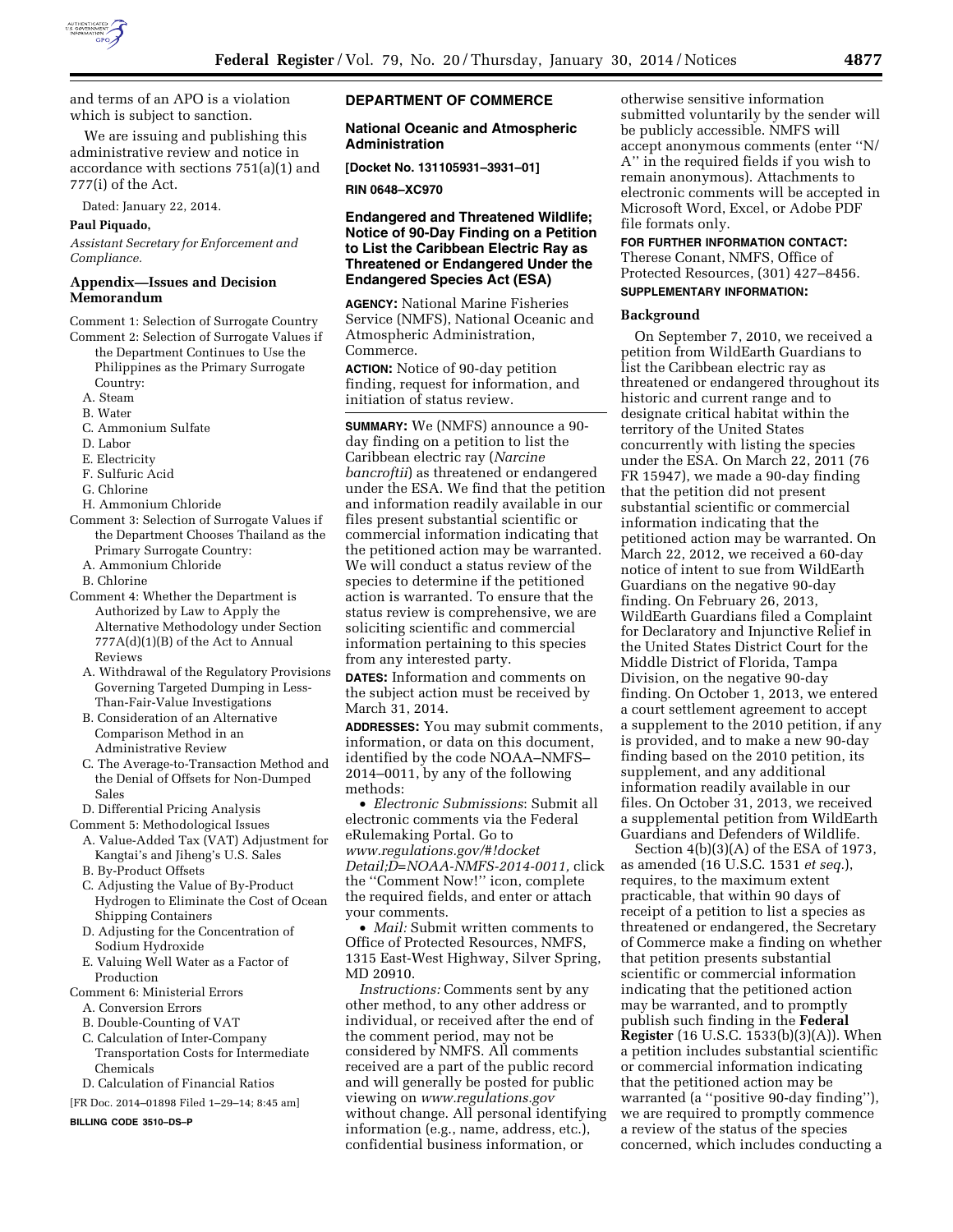comprehensive review of the best available scientific and commercial information. In such cases, and within 12 months of receipt of the petition, we must conclude the review with a finding as to whether, in fact, the petitioned action is warranted. Because the finding at the 12-month stage is based on a more thorough review of the available information, as compared to the narrow scope of review at the 90-day stage, a finding that the ''petition presents substantial scientific or commercial information indicating that the petitioned action may be warranted'' at this point does not predetermine the outcome of the status review.

Under the ESA, a listing determination may address a species, which is defined to also include subspecies and, for any vertebrate species, any DPS that interbreeds when mature (16 U.S.C. 1532(16)). A joint NMFS–USFWS (jointly, ''the Services'') policy (DPS Policy) clarifies the agencies' interpretation of the phrase ''distinct population segment'' for the purposes of listing, delisting, and reclassifying a species under the ESA (61 FR 4722; February 7, 1996). A species, subspecies, or DPS is "endangered" if it is in danger of extinction throughout all or a significant portion of its range, and ''threatened'' if it is likely to become endangered within the foreseeable future throughout all or a significant portion of its range (ESA sections 3(6) and 3(20), respectively, 16 U.S.C. 1532(6) and (20)). Pursuant to the ESA and our implementing regulations, we determine whether species are threatened or endangered based on any one or a combination of the following five section 4(a)(1) factors: (1) The present or threatened destruction, modification, or curtailment of habitat or range; (2) overutilization for commercial, recreational, scientific, or educational purposes; (3) disease or predation; (4) inadequacy of existing regulatory mechanisms; and (5) any other natural or manmade factors affecting the species' existence (16 U.S.C. 1533(a)(1), 50 CFR 424.11(c)).

ESA-implementing regulations issued jointly by the Services (50 CFR 424.14(b)) define ''substantial information'' in the context of reviewing a petition to list, delist, or reclassify a species as the amount of information that would lead a reasonable person to believe that the measure proposed in the petition may be warranted. In evaluating whether substantial information is contained in a petition, the Secretary must consider whether the petition: (1) Clearly indicates the administrative measure recommended and gives the scientific and any common name of the

species involved; (2) contains detailed narrative justification for the recommended measure, describing, based on available information, past and present numbers and distribution of the species involved and any threats faced by the species; (3) provides information regarding the status of the species over all or a significant portion of its range; and (4) is accompanied by the appropriate supporting documentation in the form of bibliographic references, reprints of pertinent publications, copies of reports or letters from authorities, and maps (50 CFR 424.14(b)(2)).

Judicial decisions have clarified the appropriate scope and limitations of the Services' review of petitions at the 90 day finding stage, in making a determination that a petition presents substantial information indicating the petitioned action ''may be'' warranted. As a general matter, these decisions hold that a petition need not establish a ''strong likelihood'' or a ''high probability'' that a species is either threatened or endangered to support a positive 90-day finding.

At the 90-day finding stage, we evaluate the petitioners' request based upon the information in the petition including its references and the information readily available in our files. We do not conduct additional research, and we do not solicit information from parties outside the agency to help us in evaluating the petition. We will accept the petitioners' sources and characterizations of the information presented if they appear to be based on accepted scientific principles, unless we have specific information readily available in our files that indicates the petition's information is incorrect, unreliable, obsolete, or otherwise irrelevant to the requested action. Information that is susceptible to more than one interpretation or that is contradicted by other available information will not be dismissed at the 90-day finding stage, so long as it is reliable and a reasonable person would conclude it supports the petitioners' assertions. In other words, conclusive information indicating that the species may meet the ESA's requirements for listing is not required to make a positive 90-day finding. We will not conclude that a lack of specific information alone negates a positive 90-day finding if a reasonable person would conclude that the unknown information itself suggests an extinction risk of concern for the species at issue.

To make a 90-day finding on a petition to list a species, we evaluate whether the petition presents substantial scientific or commercial

information indicating that the subject species may be either threatened or endangered, as defined by the ESA. First, we evaluate whether the information presented in the petition, along with the information readily available in our files, indicates that the petitioned entity constitutes a ''species'' eligible for listing under the ESA. Next, we evaluate whether the information indicates that the species faces an extinction risk that is cause for concern; this may be indicated in information expressly discussing the species' status and trends, or in information describing impacts and threats to the species. We evaluate any information on specific demographic factors pertinent to evaluating extinction risk for the species (e.g., population abundance and trends, productivity, spatial structure, age structure, sex ratio, diversity, current and historical range, habitat integrity or fragmentation), and the potential contribution of identified demographic risks to extinction risk for the species. We then evaluate the potential links between these demographic risks and the causative impacts and threats identified in section 4(a)(1).

Information presented on impacts or threats should be specific to the species and should reasonably suggest that one or more of these factors may be operative threats that act or have acted on the species to the point that it may warrant protection under the ESA. Broad statements about generalized threats to the species, or identification of factors that could negatively impact a species, do not constitute substantial information indicating that listing may be warranted. We look for information indicating that not only is the particular species exposed to a factor, but that the species may be responding in a negative fashion; we then assess the potential significance of that negative response.

Many petitions identify risk classifications made by nongovernmental organizations, such as the International Union on the Conservation of Nature (IUCN), the American Fisheries Society, or NatureServe, as evidence of extinction risk for a species. Risk classifications by other organizations or made under other Federal or state statutes may be informative, but such classification alone may not provide the rationale for a positive 90-day finding under the ESA. For example, as explained by NatureServe, their assessments of a species' conservation status do ''not constitute a recommendation by NatureServe for listing under the U.S. Endangered Species Act'' because NatureServe assessments ''have different criteria, evidence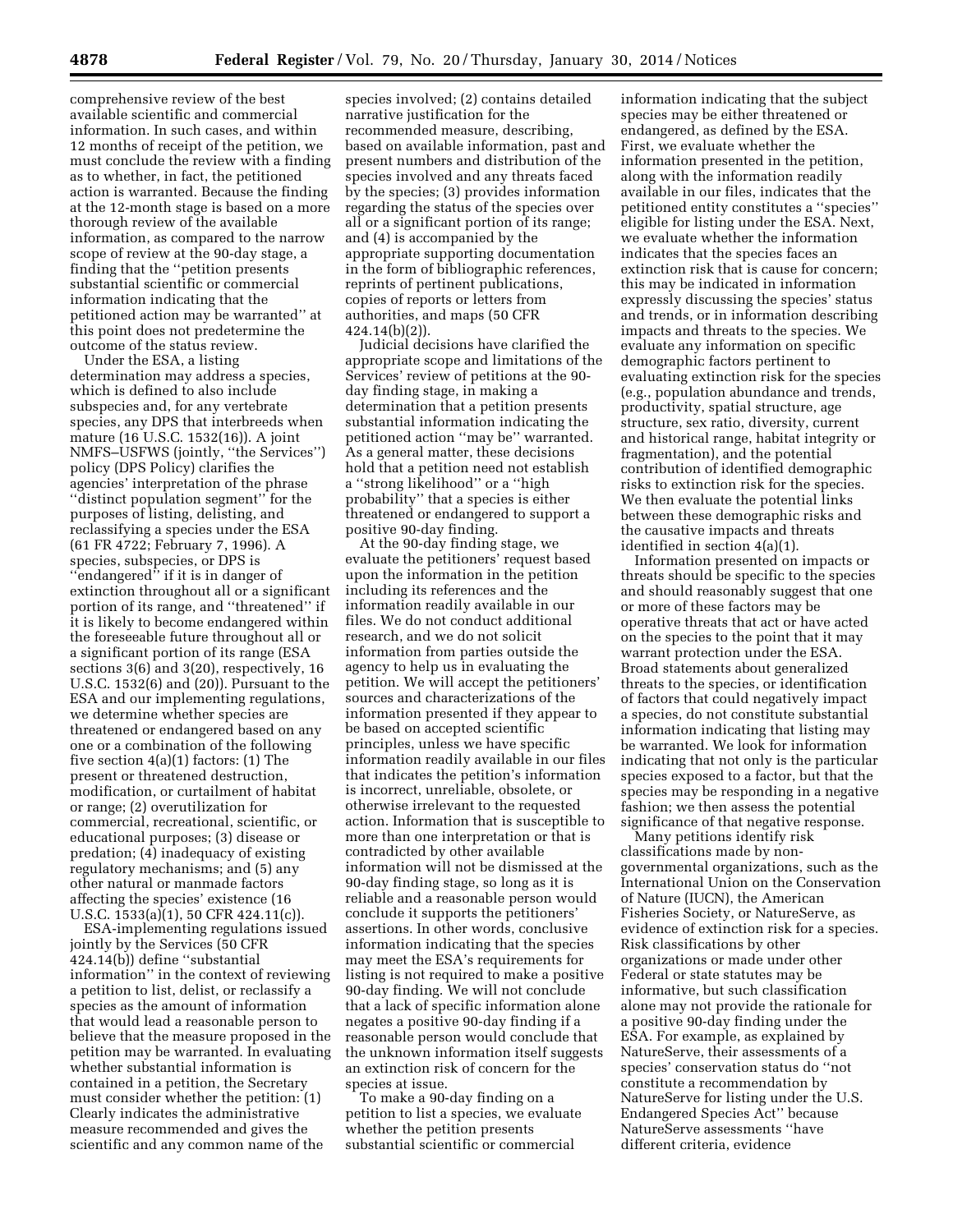requirements, purposes and taxonomic coverage than government lists of endangered and threatened species, and therefore these two types of lists should not be expected to coincide'' (*[http://](http://www.natureserve.org/prodServices/statusAssessment.jsp) [www.natureserve.org/prodServices/](http://www.natureserve.org/prodServices/statusAssessment.jsp) [statusAssessment.jsp](http://www.natureserve.org/prodServices/statusAssessment.jsp)*). Thus, when a petition cites such classifications, we will evaluate the source of information that the classification is based upon in light of the standards on extinction risk and impacts or threats discussed above.

### **Analysis of the Petition**

The following analyzes the 2010 petition from WildEarth Guardians and the 2013 supplement to the petition from WildEarth Guardians and Defenders of Wildlife.

#### *General*

The petition clearly indicates the administrative measure recommended and gives the scientific and common name of the species. Based on the information presented in the petition, the supplement to the petition, along with the information readily available in our files, we find that the petitioned species, *Narcine bancroftii,* constitutes a valid ''species'' eligible for listing under the ESA as it is considered a valid taxonomic species. The petition also contains a narrative justification for the recommended measures and provides limited information on the species' geographic distribution, habitat, and threats. Finally, the petition is accompanied by supporting documentation.

#### *Species Description and Distribution*

The petition describes the Caribbean electric ray as a small, shallow-water ray found on soft, sandy substrates from the intertidal zone to depths of 35 m (Carvalho *et al.* 2007) to 55 meters (Press 2010). It concentrates in the surf zone or sand bars adjacent to barrier beaches during warm months and moves offshore in winter (Rudloe 1989). It is the only electric ray that inhabits shallow waters along the United States coastline. The Caribbean electric ray is sandy or brown in color with darker, dusty blotches, and the underside is white to creamy, sometimes with grey or brown blotches (McEachran and Carvalho 2002). It is characterized by a flattened, oval-shaped disc, large pelvic fins, and oversized dorsal and caudal fins that cover most of its tapering tail (Tricas *et al.* 1997). The Caribbean electric ray produces 14–37 volts of electricity that can deliver a small jolt but is not strong enough to harm humans (Smith 1997; Tricas *et al.* 1997). The shock may be used to stun prey or as a defense against predators (Smith

1997). The Caribbean electric ray eats bottom-dwelling invertebrates, primarily sand worms, but also small fishes, young snake eels, anemones, and crustaceans (Tricas *et al.* 1997; Press 2010). Predators include large fishes and sharks (Press 2010).

Caribbean electric ray males mature at a size of 22–33 cm and females at 20– 26 cm body length. It can reach a maximum size of 60 cm total length (Press 2010; Carvalho *et al.* 2007). Females reach sexual maturity at about two years (Carvalho *et al.* 2007) and retain developing embryos during a three-month gestation period (Press 2010). However, diapause is possible, extending the gestation period to up to 11–12 months (Press 2010). Embryos are first nourished with yolk and then with histotroph, a protein-rich liquid (Press 2010). Females move into the surf zone in late summer to bear approximately 20 live pups (Smith 1997; Tricas *et al.*  1997; McEachran and Carvalho 2002; Carvalho *et al.* 2007). Pups average about 11 cm in length at birth and, like other sharks and rays, have a more intense color pattern than adults (Tricas *et al.* 1997). At birth, the young are able to produce the electrical charge (Press 2010).

The petition cites Carvalho *et al.*  (2007), which describes the Caribbean electric ray as ranging in the western Atlantic from North Carolina, through the Gulf of Mexico, the Caribbean (except for the Bahamas where its presence is unknown), the Lesser and Greater Antilles, and the north coast of South America. Individual populations are localized, but individuals move onshore during warm months and offshore during winter months in the Gulf of Mexico (Rudloe 1989).

#### *Species Status*

The petition states the ray has declined 98 percent since 1972 in the northern Gulf of Mexico citing Carvalho *et al.,* (2007). The petition refers to a study by Shepherd and Myers (2005) that estimated the species' relative abundance from fisheries independent survey data available from 1972 to 2002. The data presented in that study show what appears to be a significant decline in mean standardized catch per tow of the Caribbean electric ray from 1972 to 1973, then consistently low catch through 2002. Shepherd and Myers (2005) found steep declines in catch per tow for shallow water shark and ray species, including the Caribbean electric ray, while catch per tow increased for deep water species. They concluded, ''While a suitable time series of elasmobranch bycatch in this fishery [shrimp] was not available, our results

and supporting evidence suggest that the declines we observed are because of bycatch in the shrimp trawl fishery, from which deeper waters provide refuge.'' Shepherd and Myers (2005; supplement S2) found a more positive, but not significant, trend in Caribbean electric ray abundance since 1992 when turtle excluder devices (TEDs) were required by regulation to be used in shrimp trawls operating in the Gulf of Mexico.

Additional data in our files is from the Southeast Area Monitoring and Assessment Program (SEAMAP-Gulf of Mexico *<http://seamap.gsmfc.org/>*) for the period 1992 through 2012 regarding the annual capture of Caribbean electric rays. This is a continuation of the same dataset analyzed by Shepherd and Myers (2005). Using the NMFS Gulf Shrimp Landing Statistical Zones (for a Zone map see Figure 1: *[http://](http://www.sefsc.noaa.gov/sedar/download/S27_RD_05_SEAMAP%20TRAWL%20PROTOCOL.pdf?id=DOCUMENT)  [www.sefsc.noaa.gov/sedar/download/](http://www.sefsc.noaa.gov/sedar/download/S27_RD_05_SEAMAP%20TRAWL%20PROTOCOL.pdf?id=DOCUMENT) S27*\_*RD*\_*05*\_*[SEAMAP%20TRAWL%20](http://www.sefsc.noaa.gov/sedar/download/S27_RD_05_SEAMAP%20TRAWL%20PROTOCOL.pdf?id=DOCUMENT) [PROTOCOL.pdf?id=DOCUMENT](http://www.sefsc.noaa.gov/sedar/download/S27_RD_05_SEAMAP%20TRAWL%20PROTOCOL.pdf?id=DOCUMENT)*) we analyzed the additional data at finer geographic resolution. That analysis shows high variability in catch both temporally and spatially. For example, if we divide the data by decade in Zone 11 (off shore Mississippi and Alabama) in the autumn, 60 Caribbean electric rays were counted between 1982 to 1991; 25 between 1992–2001; and 20 between 2002–2011. During spring in the same Zone 11, 97 Caribbean electric rays were counted between 1982–1991 and 0 between 1992–2011. In Zone 12 (off shore Louisiana), 19 Caribbean electric rays were counted in 1989 and virtually were absent in all other years. Yet other zones appear to have increased counts of Caribbean electric rays. For example, Zone 20 (off shore mid to lower Texas) during the summer, 1 Caribbean electric ray was captured between 1982–1991; 4 between 1992– 2001; and 34 between 2002–2011. The apparent trends in the counts could be due to many factors, including sampling error, sampling regime (e.g., not consistently sampling habitat types where the Caribbean electric ray is found), and environmental conditions that cue the ray to congregate or disperse. However, this interpretation is tempered by the Shepherd and Myers (2005) abundance study in the northern Gulf of Mexico, and the examination of the updated SEMAP- GOM showing high counts in some zones followed by zero counts over several decades. In the absence of a detailed sampling regime for the SEMAP–GOM surveys, we would anticipate such long-term data set to account, in part, for catch variability due to distribution and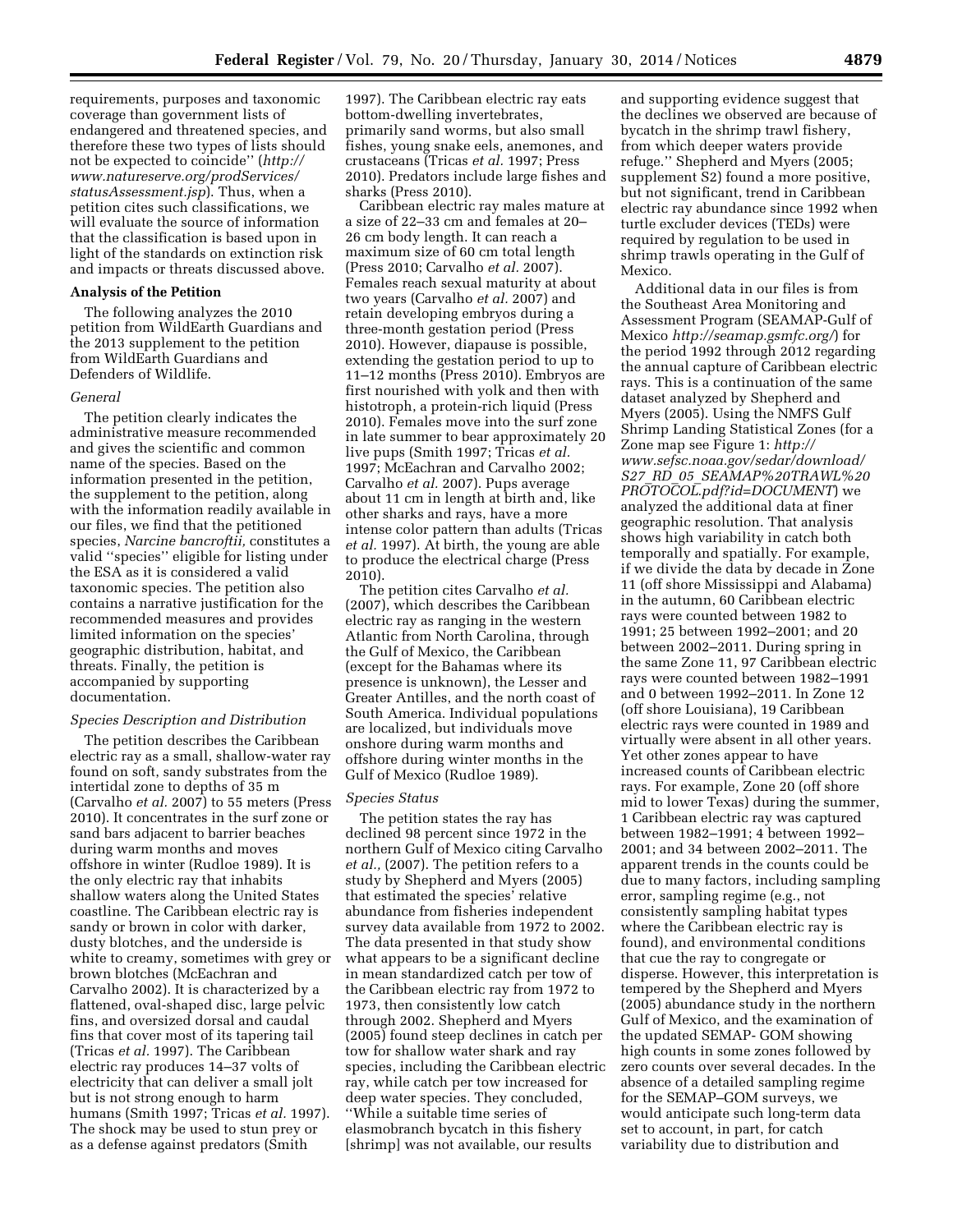abundance or sampling regimes. Thus, one fair interpretation of the data is that localized populations are being depleted in some areas of the northern Gulf of Mexico.

The petition cites Shepherd and Myers (2005) claiming that the population has decreased around 95 percent in coastal areas between Cape Canaveral, Florida, and Cape Hatteras, North Carolina, in trawl surveys between 1989 and 2001. Although we were unable to find such statement in the referenced study, we found it in the IUCN report (Carvalho *et al.* 2007). We accept the characterization of the information at this 90-day finding, but note that Carvalho *et al.* (2007) provide no citation or source to support their statement. Also, we were unable to locate information readily available in our files to support the statement. The 2013 supplement to the petition provided Southeast Area Monitoring and Assessment Program (SEAMAP– SA) reports from 1990 through 2007 (*[https://www.dnr.sc.gov/marine/mrri/](https://www.dnr.sc.gov/marine/mrri/SEAMAP/SMreports.html) [SEAMAP/SMreports.html](https://www.dnr.sc.gov/marine/mrri/SEAMAP/SMreports.html)*). SEMAP trawl surveys were conducted in coastal waters from Cape Hatteras, North Carolina, south to Cape Canaveral, Florida. From 1990–2000, 98 Caribbean electric rays were counted, of which 96 were reported from shallow water (4–10 meter depth) surveys. In 2001, outer strata sampling stations were eliminated and inner strata stations increased from 78 to 102. Given that the majority of rays were found in shallow water strata, we averaged the annual number of Caribbean electric rays counted at shallow water stations from 1990 through 2000 (8.7 rays/year) and 2001 (the year sampling methods changed) through 2007 (7.9 rays/year). The data can also be presented as the number of Caribbean electric ray observations per unit sampling effort for inner strata stations, which shows 0.037 (96 observations/2570 inner strata stations) from 1990 through 2000 and 0.026 (55 observations/2142 inner strata stations) from 2001 through 2007. We do not have the raw data to derive the confidence intervals around all of these numbers, and we cannot assume a normal distribution given the possibility of catch variability. However, the numbers are lower in recent years, which may indicate changes in sampling regimes, habitat type surveyed, or localized environmental events. Also plausible, the lower counts in recent years may indicate a decline in the Caribbean electric ray population in the region.

The petitioner claims the Caribbean electric ray has such a critically low population count that it is increasingly

vulnerable to extirpation from stochastic events. To determine that there is substantial information indicating that the species may be in danger of extinction now or in the foreseeable future due to small population size or stochastic events, information provided in the petition or readily available in our files should be specific to the species and should reasonably suggest that these factors may be operative threats that act on the species to the point that it may warrant protection under the ESA. Broad statements about a generalized threat to species with small populations do not constitute substantial information that listing may be warranted. The petition mischaracterizes Rudloe (1989) as indicating the Caribbean electric ray exhibits small home ranges and is highly localized within an area (Rudloe 1989). Instead, Rudloe (1989) reports on capture of Caribbean electric rays from four offshore stations where sampling was designed to include areas utilized by the species at various seasons as the ray moves on and offshore through the year. Rudloe (1989) found that the Caribbean electric ray was ''concentrated over an extremely limited

area on each bar'' and ''as little as several tens of meters change in position could determine whether there were two or 20 rays.'' The petition cites Rudloe (1989) stating the Caribbean electric ray does not migrate extensively. Rudloe (1989) tagged 455 rays and released them at the point of capture off Franklin and Gulf Counties, Florida. Ten rays were recaptured between 1 and 7 months. Although Rudloe (1989) did not provide distances between release and recapture, three of the 10 were found at the release point after 1 or 2 months, and an examination of maps indicate those that travelled went a linear distance of approximately 25 miles (40 km) between release and recapture. Rudloe (1989) did not provide population estimates but concluded that ''. . . its low rate of reproduction and localized distribution make it highly vulnerable to over fishing.''

Although, the petition fails to provide substantial evidence that the Caribbean electric ray's population is critically low throughout its range, data in the petition and in our files suggest the number of Caribbean electric rays reported from fisheries independent survey data has been variable (SEAMAP-Gulf of Mexico *<http://seamap.gsmfc.org>*) and declines of 98 percent of their 1972 survey abundance may have occurred in the northern Gulf of Mexico (Shepherd and Myers 2005). Also, fewer rays have been

reported annually since 2001 despite increased sampling in nearshore waters along the U.S. Atlantic coast (SEAMAP-Gulf of Mexico *[http://](http://seamap.gsmfc.org) [seamap.gsmfc.org](http://seamap.gsmfc.org)*). However, the petition and information in our files do not provide evidence that the species' distribution and abundance is vulnerable to threats and at greater extinction risk due to stochastic and chronic events.

The petition describes several other demographic factors specific to the Caribbean electric ray that could indicate extinction risk, including the abortion of embryos by gravid females when stressed (Acevedo *et al.* 2007a) and low survival rates of incidentally caught individuals (Carvalho *et al.* 2007; Moreno *et al.* 2010). The majority of the other demographic factors are discussed in the IUCN (Carvalho *et al.* 2007) synopsis of the threats to the species, which the petitioner relies heavily upon to support the assertion that the Caribbean electric ray is imperiled. The IUCN could not identify a population trend for the Caribbean electric ray.

The petition cites the abortion of embryos by gravid females caught in shrimp trawls as another characteristic that imperils the species by lowering its reproductive output (Acevedo *et al.*  2007a). The petition cites Acevedo *et al.*  (2007a) as a source for abortions by gravid females as a result in Colombian artisanal shrimp fisheries. Acevedo *et al.* (2007a) reported on two adult females caught in Colombian artisanal shrimp fisheries and one female had placental material in the uterus. It is unclear whether the exposure to the fishery was the cause for the absence of embryos or whether the individual had given birth recently. Although removing gravid females from a population is a characteristic that would lower reproductive output, the petition provides no information on the rate at which gravid females are caught or the rate of spontaneous natural abortion. The petition also asserts that Caribbean electric rays are generally discarded at sea, and survivorship rates are believed to be quite low, citing Moreno *et al.*  (2010) and the IUCN's assessment of the species (Carvalho *et al.,* 2007). Moreno *et al.* (2010) state the Caribbean electric ray has no commercial value in Colombia and is returned to the sea. They do not provide data on bycatch condition or survivability. Review of the IUCN assessment provided no additional information, and we have no information readily available in our files on the survivorship of incidentally caught Caribbean electric rays. Beyond the IUCN statement, the petition provides no additional information on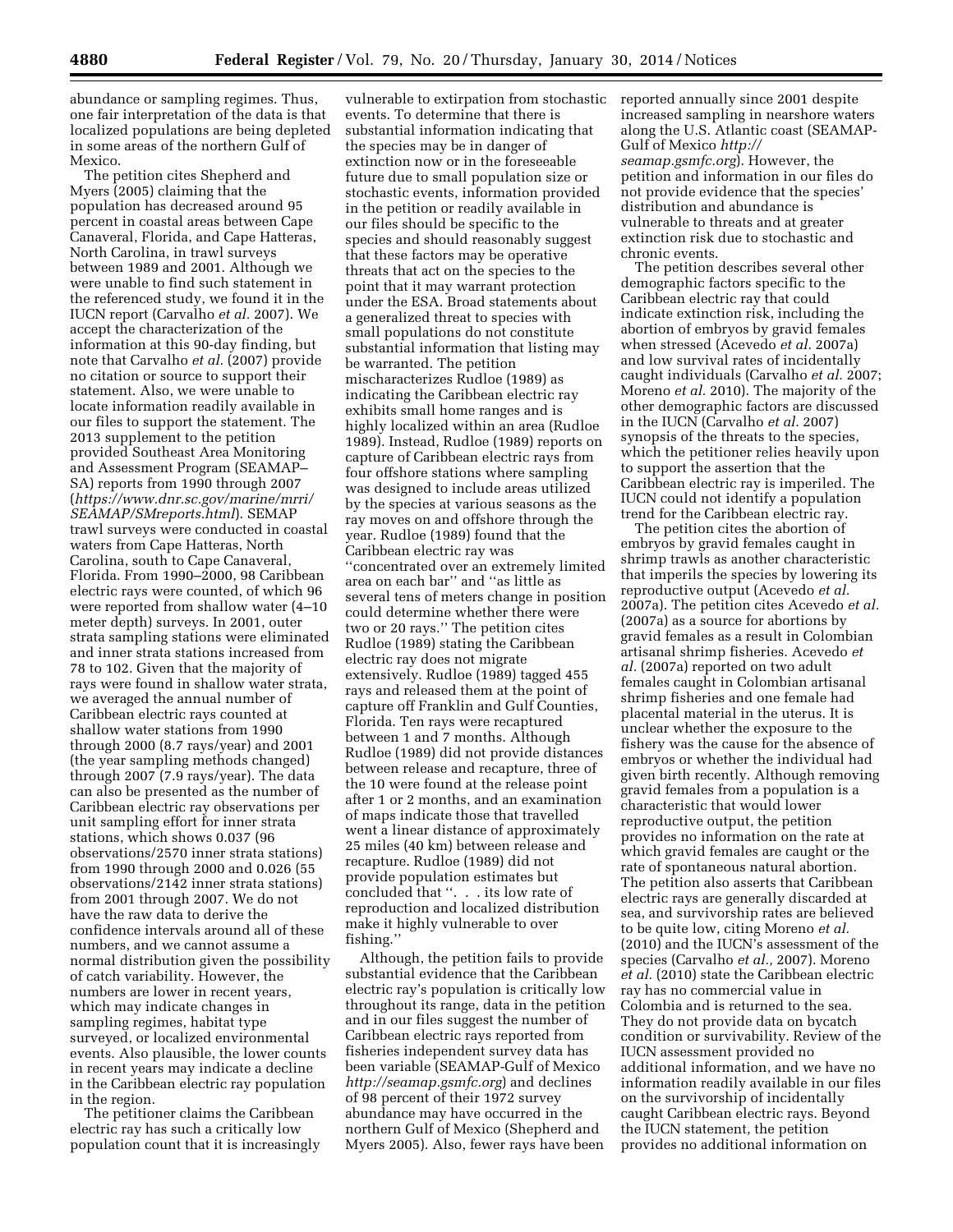the survival rates of Caribbean electric rays incidentally caught in shrimp trawls. Without specific information on the extent of bycatch of reproductive females, rates of abortion, and postinteraction survivorship, it is difficult to determine what effects these traits may have on the species' extinction risk.

The petition cites García *et al.* (2010) who found that chondrichthyans tend to have a higher extinction risk if they are matrotrophically viviparous (*i.e.,*  embryos are nourished by their mothers during development) as are Caribbean electric rays. Garcia *et al.* (2010) also found that the life-history traits and the extinction risk of chondrichthyans are highly associated with habitat. That is, deep water chondrichthyans with longer turnover times (i.e. slower growth, later age at maturity, and higher longevity) are at higher risk of extinction than oceanic and continental shelf chondrichthyans (Garcia *et al.* 2010) as are Caribbean electric rays. These data on life-history traits and extinction risk are general statements on risk to the Class Chondrichthyans and are not specific to the Caribbean electric ray. Broad statements about generalized extinction vulnerability do not constitute substantial information indicating that listing may be warranted due to concerns for extinction risk.

#### *Threats to the Caribbean Electric Ray*

The petition asserts that the Caribbean electric ray meet three of the ESA section 4(a)(1) listing factors: The present or threatened destruction, modification, or curtailment of habitat or range; inadequacy of existing regulatory mechanisms; and other natural or manmade factors affecting the species' existence.

In terms of habitat destruction, the petition claims the Caribbean electric ray is threatened from energy development, burgeoning human populations, and other pressures. The petition states that although the Caribbean electric ray's range is relatively large, localized habitat loss and degradation are threats to significant portions of the species' range. The petition also makes a general reference to how coastal areas of the United States and other nations are being threatened and destroyed, and references studies suggesting these changes are affecting all species of sharks and rays (Camhi *et al.,* 1998). The only specific statement provided in the petition regarding the extent of habitat degradation is from the proposed rule to list the largetooth sawfish under the ESA (75 FR 25174; May 7, 2010), which stated that wetland losses from 1998 to 2004 in the Gulf of Mexico region

averaged annual net losses of 60,000 acres (242.8 km2) of coastal and freshwater habitats, largely due to commercial and residential development, port construction (dredging, blasting, and filling activities), construction of water control structures, modification to freshwater inflows (Rio Grande River in Texas), and gas and oil related activities. The species description provided in the petition states the Caribbean electric ray concentrates in the surf zone adjacent to barrier beaches and sand bars in warm months and moves offshore in winter (Rudloe 1989), and ''are unable to penetrate fresh water to any extent.'' Given this description, the petition fails to demonstrate why or how the loss of wetlands and freshwater habitats would affect a species commonly found in sandy marine habitats.

The petition mentions the BPDeepwater Horizon (DWH) oil spill that occurred in April 2010. The petition claims that following the DWH oil spill disaster, the threat of habitat modification and degradation is now more acute for Gulf of Mexico marine life, including the Caribbean electric ray. The petition concludes that ''the current oil spill situation, combined with the already-strained ecosystems in the Gulf of Mexico and coastal areas within the Ray's range, is a recipe for extinction, particularly given its current lack of ESA protection.'' The petition further states that drilling for oil and gas subjects marine species, including the Caribbean electric ray, to elevated risks. Finally, the petition references the IUCN's statement that pollution and oil exploration may also adversely affect the habitat of the Caribbean electric ray, although no specific information is available (Carvalho *et al.,* 2007), as supporting evidence of habitat degradation.

We acknowledge that coastal habitats in the United States are being impacted by urbanization and oil and gas exploration may adversely affect the marine environment. The DWH oil spill was an unprecedented disaster, likely impacting the marine ecosystem in ways that may not be fully known for decades. However, the petition fails to provide any information on the specific effects to Caribbean electric rays beyond broad statements on the impacts of coastal development and oil and gas exploration. Thus, these threats do not constitute substantial information that listing may be warranted.

Beyond the impacts from habitat loss and oil and gas exploration, the petition also presents arguments that the destruction of coral reef habitats may be adversely affecting the Caribbean

electric ray. The petition states that habitat degradation in the form of coral reef destruction is a serious threat to Caribbean electric ray populations living in coral reef habitats. The petition erroneously cites Press (2010) as describing the Caribbean electric ray possibly inhabiting coral reefs. Press (2010) describes the electric ray habitat as ''shallow coastal waters buried beneath the sand, mud or swimming among the sea grass beds.'' Press (2010) also states that the species can be found at greater depth, but does not specify the habitat type. Reef habitats in the Gulf of Mexico and Caribbean are threatened by multiple factors, including: Natural abrasion and breakage, anthropogenic abrasion and breakage, sedimentation, persistent elevated sea surface temperature, competition, excessive nutrients, and sea level rise. However, the petition fails to demonstrate to what extent, if any, the Caribbean electric ray use these habitats and how impacts to coral reefs would cause specific adverse effects to the species. Thus, the petition fails to provide substantial information that listing may be warranted because of destruction of coral reef habitat.

The petition also requests that we consider the effects of Florida red tide in limiting the range of Caribbean electric ray. The petition asserts that the red tide (*Karenia brevia*) impacts many species of fish and wildlife in the Gulf of Mexico and along the Florida coast. While red tide events can cause deaths of aquatic species, possibly even the Caribbean electric ray, the petition fails to describe how and to what extent red tides may be affecting the species. More importantly, the petition fails to provide compelling evidence regarding how the natural, localized phenomenon of red tide is impacting habitat used by the Caribbean electric ray. Thus, the petition fails to provide substantial information that listing may be warranted due to the present or threatened destruction, modification, or curtailment of habitat or range.

In terms of the inadequacy of existing regulatory mechanisms, the petition asserts there are no specific regulations in place to protect the Caribbean electric ray. The petition claims that since shrimp trawl bycatch is the primary threat to the species, the regulations requiring the use of TEDs and bycatch reduction devices (BRDs) are inadequate because TEDs and BRDs do not effectively release Caribbean electric rays.

The lack of species-specific regulations does not necessarily mean a species' listing is warranted. To conclude that listing may be warranted because of inadequate regulatory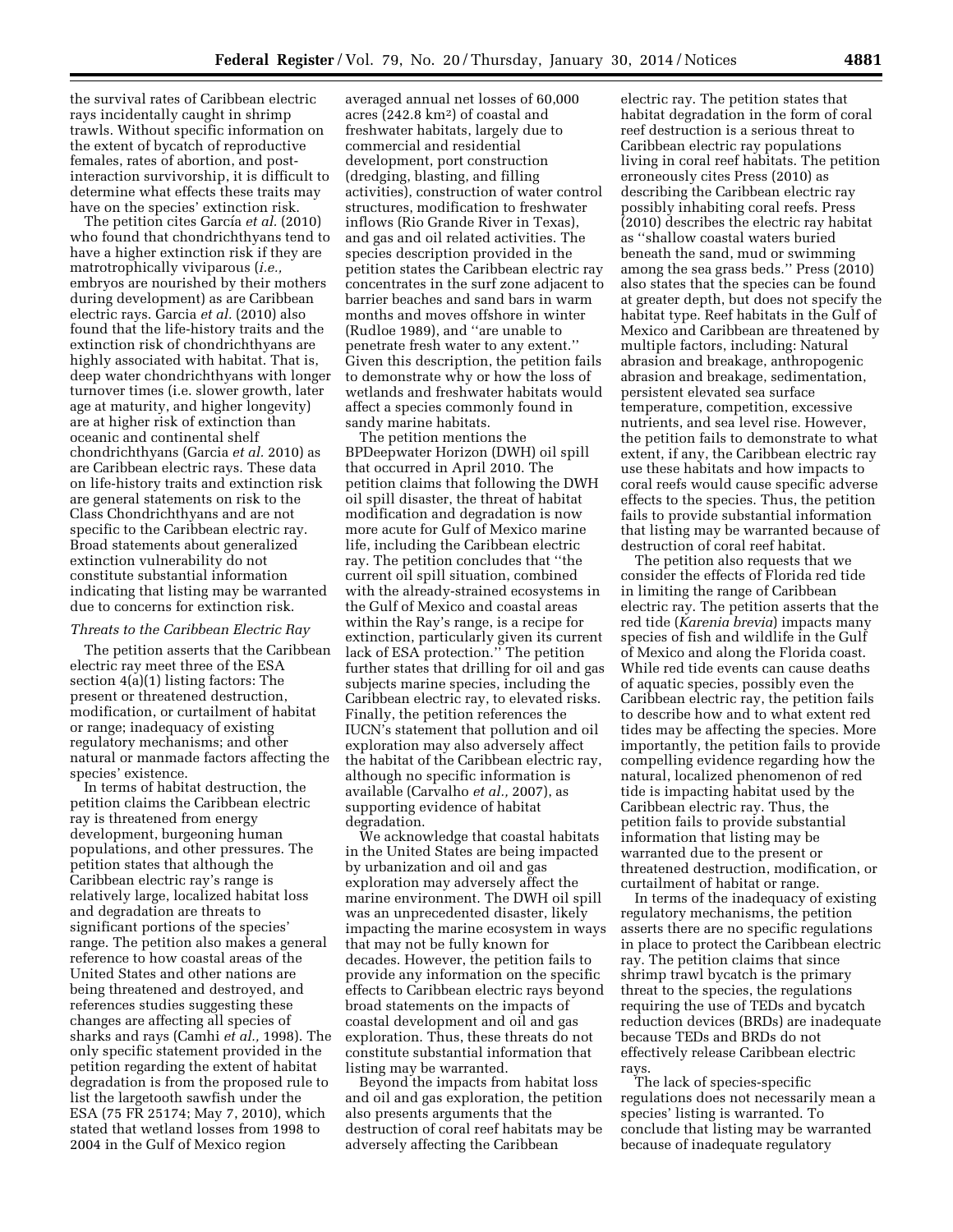mechanisms, there must be evidence that the lack of regulations has actually caused or is a contributing factor to the potential endangerment of the Caribbean electric ray. The petition fails to provide any supporting information about how the lack of species specific regulations has actually contributed to the endangerment of the Caribbean electric ray. Regarding the efficacy of TEDs and BRDs in releasing Caribbean electric rays, the petition fails to provide substantial information specific to the species regarding the release or retention rates of Caribbean electric rays in shrimp nets equipped with TEDs and BRDs. Instead, the claim that TEDs and BRDs are ineffective is based on broad statements about finfish swimming ability related to size. Specifically, the petition states that devices intended to reduce bycatch are ineffective for this species due to its size and slow speed (Steele *et al.* 2002). Steele *et al.* (2002) did not include the Caribbean electric ray or any other ray species. The statement that larger fish are more likely to escape than smaller fish because swimming ability is positively associated with size is not applicable to the Caribbean electric ray because it is not a finfish. The petition fails to present any information to suggest that TEDs and BRDs are ineffective in releasing Caribbean electric ray. Thus, the petition fails to provide substantial information that listing may be warranted due to inadequacy of existing regulatory mechanisms.

In terms of other natural or manmade factors, the petition claims that the Caribbean electric ray faces threats from incidental take in inshore shrimp trawls and other fisheries in U.S. waters and abroad. The 2013 supplement characterizes this threat under the listing factor: Overutilization for commercial, recreational, scientific, or educational purposes. For purposes of this notice, we will keep the discussion under other natural or manmade factors as there is no evidence of directed harvest. The petition cites several documents indicating that the Caribbean electric ray is incidentally taken in shrimp fisheries, especially in Colombia (Acevedo *et al.* 2007a, b; Grijalba-Bendeck *et al.* 2007, 2012; Moreno *et al.*  2010). We accept that the Caribbean electric ray is bycaught in fisheries. Approximately 140 females and 60 males were incidentally taken in artisanal and commercial fisheries operating in Colombia from August 2005 through October 2006 (Moreno *et al.* 2010; Grijalba-Bendeck *et al.* 2007, 2012). The bycatch consisted mostly of sexually mature adults, but all life

stages were represented. Acevedo *et al.*  (2007a) subsampled discards from the shrimp trawl fleet operating in Colombia from August through November 2004. A total of six Caribbean electric rays were sampled, and all were mature adults (Acevedo *et al.* 2007a). However, these studies looked at reproductive aspects by necropsying individuals, and it is unclear whether the samples were killed in the fisheries or were killed for the study. Either scenario is plausible. Other studies examined composition and distribution of shark and ray assemblages bycaught in fisheries over short periods of time in different regions of Colombia (Acevedo *et al.* 2007b; Grijalba-Bendeck *et al.*  2007). None of these studies provide specific information on how the species may be responding to the exposure to the Colombian fisheries. The petition also cites Shepherd and Myers (2005) as indicating that nearshore shrimp trawl fisheries are impacting the Caribbean electric ray in the northern Gulf of Mexico. Shepherd and Myers (2005) analyzed fisheries independent data and found a severe decline in catch per unit effort between 1972 and 1973 of the Caribbean electric ray in the northern Gulf of Mexico. Shepherd and Myers (2005) concluded that the decline was due to bycatch in the shrimp trawl fishery (see Species Status section above). All other petition documents and information readily available in our files provide general information on the threat of bycatch to rays; none of these documents are specific to the Caribbean electric ray. Thus, we know some bycatch of the Caribbean electric ray occurs in fisheries operating in Colombia (Acevedo *et al.* 2007a, b; Grijalba-Bendeck *et al.* 2007, 2012; Moreno *et al.* 2010), and we have one study (Shepherd and Myers 2005) indicating that nearshore shrimp trawl fisheries operating in the northern Gulf of Mexico may impact the Caribbean electric ray in this region. It is reasonable to infer that if Caribbean electric ray populations may have declined in one area due to fisheries, then it is plausible that similar impacts to the species may occur in other areas of known fisheries bycatch. For these reasons, we conclude that the information in the petition and readily available in our files constitute substantial information indicating that listing may be warranted due to impacts from incidental take in fisheries.

#### **Petition Finding**

We conclude that the 2010 petition and 2013 supplement to the petition present substantial scientific or commercial information indicating that

the petitioned action may be warranted due to the following ESA section 4(a)(1) factor that may be causing or contributing to an increased risk of extinction for the Caribbean electric ray: Other natural and manmade factors due to incidental capture in fisheries. Data in the petition suggest that declines in Caribbean electric ray populations in localized areas in the northern Gulf of Mexico may have occurred. Data in the petition and in our files suggest that numbers of Caribbean electric rays reported in the fisheries independent surveys in both the Gulf of Mexico are highly variable: Some areas have increased counts and others have decreased counts. One explanation is that the concentrated distribution of the ray would result in variable catch data. However, some areas have high counts followed by zero counts over the decades of the data series, indicating an absence of individuals from an area over time. Data in the petition and in our files show fewer Caribbean electric rays have been reported in the southeast Atlantic since 2001 when surveys were increased in shallow waters where the ray has historically been found. Data in the petition and in our files suggest that in the northern Gulf of Mexico those declines may be due to incidental capture in fisheries and incidental capture in fisheries occurs in other areas of the species' range. Further, we conclude that the petition does not present substantial scientific or commercial information indicating that the petitioned action may be warranted based on the following ESA section 4(a)(1) factors: The present or threatened destruction, modification, or curtailment of its habitat or range; or inadequacy of existing regulatory mechanisms. The petition also asserts that listing the Caribbean electric ray may not be warranted based on the ESA section 4(a)(1) factors: Overutilization for commercial, recreational, scientific, or educational purposes (note: The 2013 supplement categorized incidental capture in fisheries under this factor, whereas the original petition discussed it under other natural or manmade factors. For purposes of the analysis, we considered it as categorized by the original petition because there is no evidence of directed harvest); or disease or predation. Because we have determined that the petitioned action may be warranted, we did not examine those assertions as they will be analyzed in the status review.

After reviewing the information contained in the petitions, as well as information readily available in our files, and based on the above analysis,